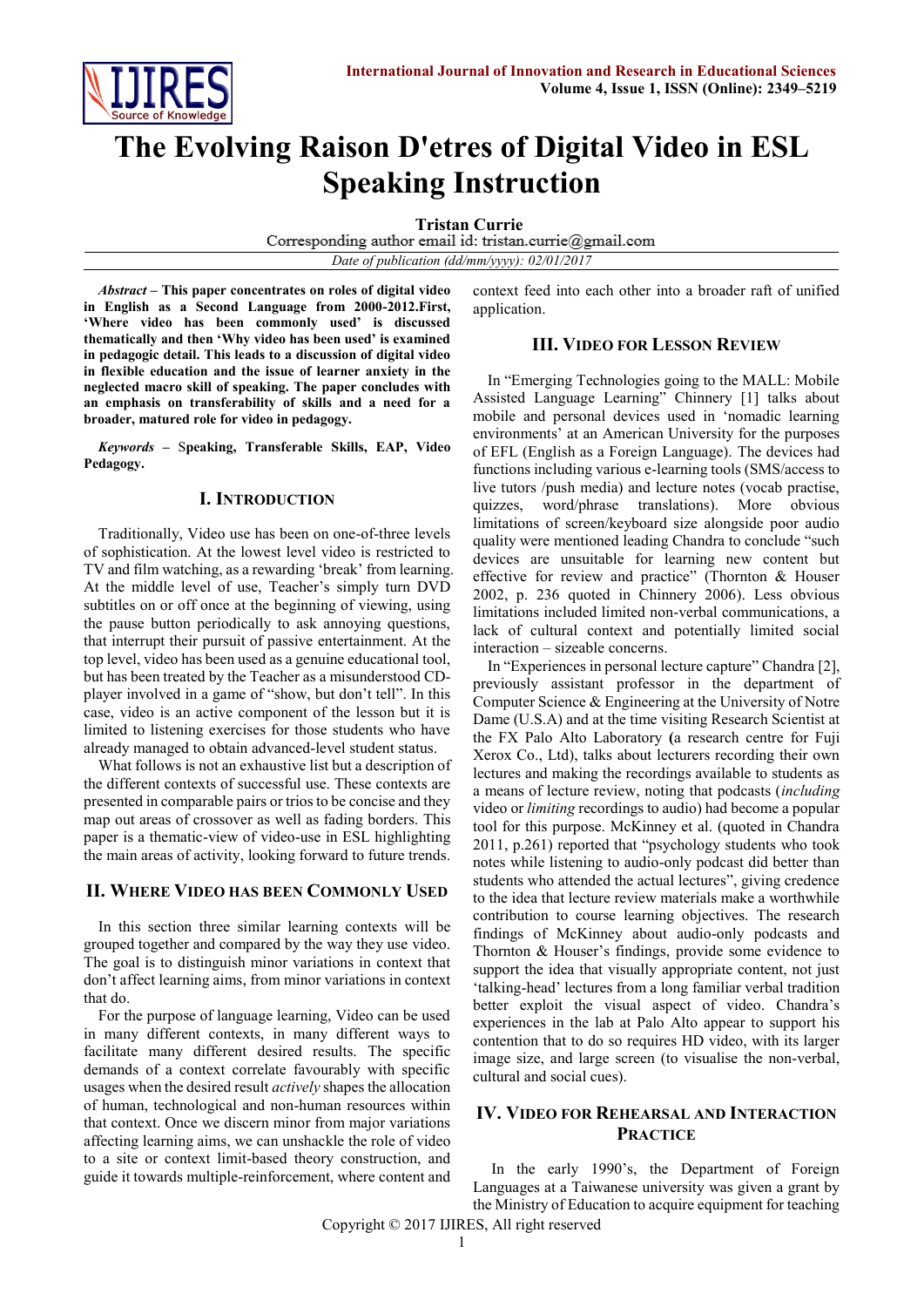

enhancement. Thus in Liou's [3] evaluative paper "Practical considerations for Multimedia Courseware development", she evaluates both the adoption of a technology (multimedia) and its implementation into teaching. Liou focused on three main areas of evaluation of this effort, two of which are of interest here; the first area being the setting of course objectives, the second area being the training of direct and indirect learning strategies. For objectives, Liou set the aim of "Encourag (ing) students to become active listeners, guessers, predictors, and risk takers" (2004, p.50). Training of learning strategies on the other hand, involved direct strategies and indirect strategies, strategies that support the direct ones. For example, the indirect strategy of learning to tolerate less than total understanding, or the indirect learning strategy of focusing on self-improvement not immediate perfection, support direct learning strategies such as increasing auditory and visual memory. For Liou, the negotiated interaction model is ideal, where the aim is to provide students with an instrument for negotiation of meaning whereby they "watch, listen, and interpret the story by making guesses… develop active listening skills by using whichever clues are available to the students…seek further information by requesting confirmation of guesses, to make decisions about what further information is needed, to increase tolerance of ambiguity" (2004, p.52). Liou is really quite ambitious in what she sets out to achieve via multimedia.

By means of a critical analysis of articles published in the Modern Language Journal since its first edition in 1916, Salaberry [4] at the department of Hispanic Studies at Rice University (U.S.A) wrote the paper "The Use of Technology for Second Language Learning and Teaching: A Retrospective". He comments in regards to what he termed CMC (Computer-Mediated Communication) and his comments make salient points that are applicable to language laboratories. First Salaberry quotes Warschauer who noted "CMC creates the opportunity for a group to construct knowledge together, thus linking reflection and interaction" (Warschauer, p. 473).

At the language centre at the University of Oxford (England) Vanderplank [5] also takes the retrospective angle when commenting on research on language teaching and learning from 1999-2009 (focusing on implementation), in his paper "De´ ja` vu? A decade of research on language laboratories, television and video in language learning". Vanderplank makes the case that "Learners want expert teaching and well selected, graded and structured learning rather than having the teacher as 'facilitator and the learner free to make his or her own interpretations' (2009, p.57)". Vanderplank also voices concerns that language labs inhibit social interaction between peers and teachers. His paper highlights a need to guide students, suggesting the language lab "has a valuable role to play as we move back to appreciating the value of repeated rehearsal and practice combined with interaction, and, of course, the LL is ideally suited to individual and collaborative tasks under teacher monitoring" (2009, p.32**)**.

# **V. VIDEO FOR CRITICAL & COOPERATIVE DEVELOPMENT**

In "On Materials Use Training in EFL Teacher Education" Moncada [6] describes a teacher preparation program in South America. She talks about three traditional problems encountered in early teacher training that are relevant to our discussion: 1) Overuse of "work sheets" to practice grammar structures, 2) Making materials that are not quite useful 3) Choosing inappropriate material for the students' cognitive and linguistic level.

In a decidedly international effort, J. K. Jacobs et. al [7] discuss the *Third International Mathematics and Science Study (TIMSS) 1999 Video Studies* a large-scale, videobased, cross-national survey of teaching, which involved filming Grade 8 classrooms, in seven different countries. The authors site the greatest advantage of video-based data being its versatility as video can be examined from multiple perspectives in ways that the research team might not have originally thought of.

In "A brief history of video feedback and its role in Foreign Language Education" F. Tochon [8] discusses the use of video for Video Feedback and Situated Research in video study groups, stressing that video has "freed research from an exclusively laboratory-based approach and broadened its scope to include self-viewing and otherviewing in reflective groups" (2008, p.420). Tochon used video for research into teacher training. The purposes of Teacher learning require "the inclusion of a realistic presentation of the indeterminacy of practical contexts" (Tochon 2008, p.423). The purposes video in research on teacher training were put to were threefold 1] Rethinking the past (help teachers identify students' misunderstanding) 2] Reconceptualising present thoughts (systematic questioning making tacit mental processes explicitly conscious to increase self-knowledge and control of actions) 3] Conceptualising the future (reflection flowing from individual cases integrated into shared practice). Thus video feedback "provides a mode of action for critical and cooperative self-development (2008, p.430).

In all of the above contexts, first the context of teacher training at a University, then the context of High school research and finally the context of situated research, video's role was to enable critical and cooperative development of a process, through participants having access to multiple perspectives on the same activity*.* Though the subject and the purposes of that 'development' varied considerably, the role for video to facilitate development remained.

## **VI. VIDEO FOR ARGUMENTATION / MEDIA LITERACY**

In M. Burt's [9] "Using Videos with Adult English Language Learners" she discusses authentic video. *Authentic video* refers to the authentic language input potential of scripted Movies and TV programs made for native speakers that are considered authentic in the sense that they provide authentic linguistic input.

As Burt, partly quoting Florez, highlights "just as learners need to develop critical literacy skills in order to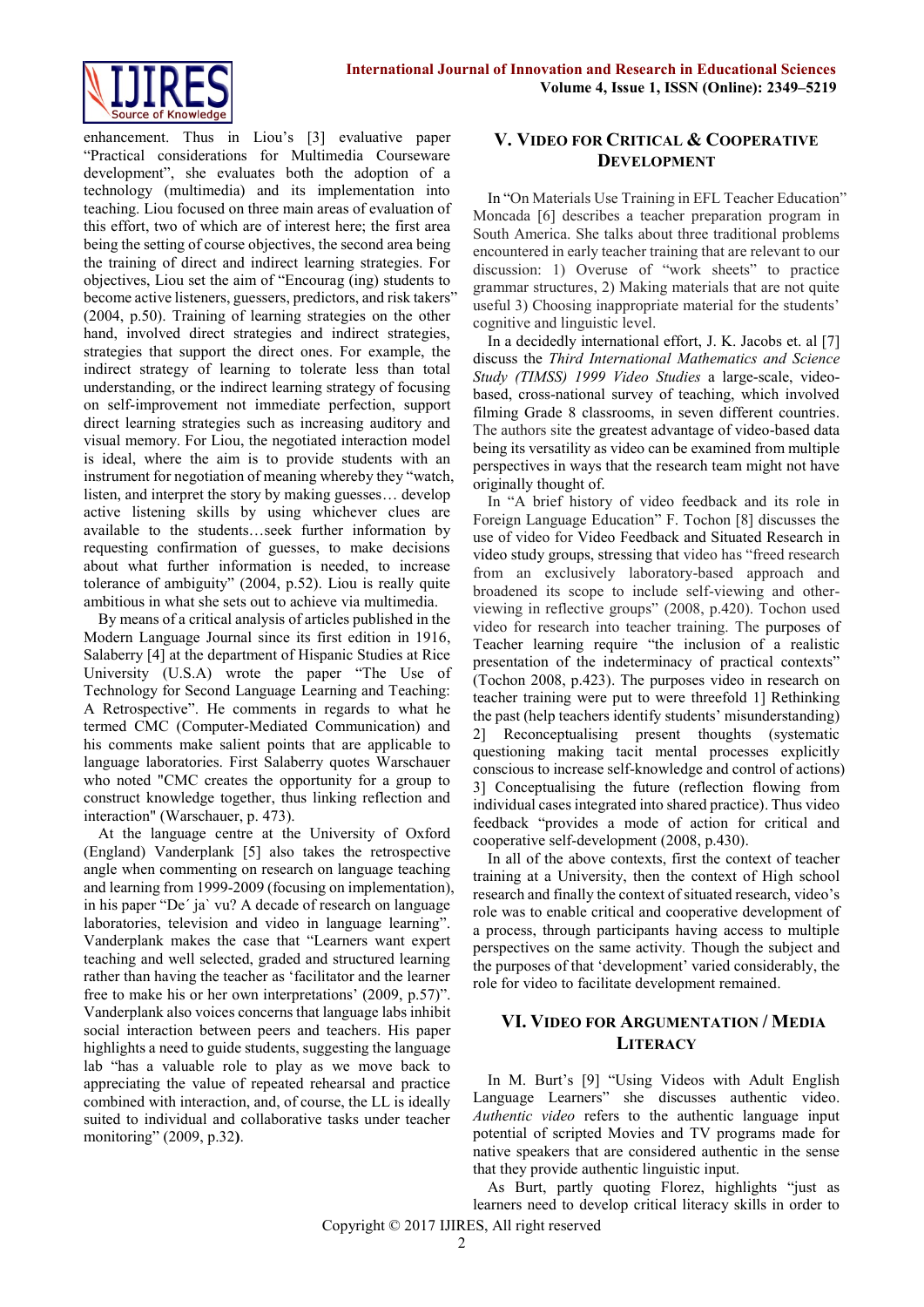

analyze what they read to distinguish fact from fiction or to identify an author's position on a topic and compare it to their own (Florez 1998), they also need to be able to do this with what they see and hear, i.e., with films and television programs" (Burt 1999, p.1).

M. Mekheimer [10] in "The Impact of Using Videos on Whole Language Learning in EFL Context" mentions how "Video-viewing experiences further generated more student-teacher, student-student discussions and students were prompted to keep writing, using vocabulary, and listening journals vis-à-vis their video-viewing experiences  $(2001, p.27)$ ".

In "Decoding visual elements in digitised foreign newscasts", Gruba [11], focusing on cognition, argues that sound knowledge structures are the basis for media literacy. These building blocks rest upon information about both the real world and media conventions, and are formed "through the skills of analysis, evaluation, grouping, induction, deduction, synthesis and abstracting. while the visual elements may be used to generate hypotheses about the structure of the narrative, these hypotheses need to be continually evaluated on the basis of the aural input, which remains the primary source of 'meaning' in this context" (Gruba 2007, p.352).

Mekheimer, Garza and Shareman [12] all use different techniques. Mekheimer champions in-class, analytical discussion, Garza champions 'video exploitation' techniques to get the most out of the materials and Shareman champions an almost 'media-studies like' approach to teaching practicum. The end result is use of a digital medium to visually contextualise situations with awareness of media conventions and genre, in order to more analytically conceive of authentic language.

# **VII. VIDEO FOR SELF & PEER TASK EVALUATION**

In Turkey "A Blended learning study on implementing video recorded speaking tasks in task-based classroom instruction", Y. Kirkgoz [13] conducted a study of 28 firstyear student teachers of English, involving three hours of task-based classroom instruction, complemented with one hour of additional class time, which was spent viewing and evaluating students' video recorded speaking tasks, which had been given as homework. The advantage of using video in this context is that "students can watch and see themselves and their fellow friends' performances" (2004, p.2). Corresponding to each task was a particular rhetorical function, e.g., narration, description, problem-solution, argumentation. Students were asked to assess their task performance, and they were suggested to critique on any aspect of the task. In addition to video-recording of their speaking, the students listened to their own speech and transcribed sections themselves. Using task transcripts, students were asked to notice and highlight interesting features and the language that they used in their talk. These proved to be very useful in increasing students' awareness of their strengths and weaknesses. "..[S] tudents, through cognitively engaging tasks that reflect authentic and purposeful use of language, were able to communicate

meaningfully and effectively" (2011, p.9). Kirkgoz quotes Foster's (1999) arguments that "…giving learners tasks to transact, rather than items to learn, provides an environment which best promotes the natural learning of languages" (p. 69) giving her readers a clear suggestion for putting the observation into action.

In the paper "Digital video production and task based language learning" Dal [14] notes "..in video production the language learner is given a choice not only about what to say, but also how to say it and how to present a point of view" (2010, p.5). This encourages cooperation among students in foreign language classes. A student contributes to a joint group work and is therefore "responsible to the group and not only himself" (2010, p.5). According to Dal the essential part of the preparation is developing a script for the video production. This script should be written in the target language and the whole student team should be involved in writing the script. For this approach an important part of the recording procedure is the rehearsal, where the participants try out the instructions in the script. In Dal's view, Short unscripted tasks where students only refer to their notes work best for the evaluative presentation stage because they facilitate "the collaborative and individual process of knowledge construction" (2010, p.11).

## **VIII. VIDEO AS CULTURALLY-SUITABLE MODEL**

In "Video and Second Language Learning" J. Berwald [15] discusses various novel ways teacher prepared materials have been used in language teaching, one of particular interest which is presented here. Oates and Hawley (1983, quoted in Berwald) prepared video tapes based on interviews with foreign travellers to their community. The pictures biographies were then passed out to students who prepared written questions they would like to ask when they eventually met the guests. After the questions were submitted to the teachers and corrected, the questions were returned to the students who practice asking and answering them in groups of twos and threes. At the final stage of the activity the travellers arrived and a tenminute taped interview took place. The tape was later played back with and without the sound to focus on language, gestures, and the use of filler-words and hesitation formulas.

T. Garza [16] in "The Message is the Medium" says it was not the choice of technology that determined success in language learning, but the use/adaptation of materials. In his words, "The key rule to producing *video exploitation* materials is to adjust the task, not the text" (Garza 1996, p.16). By video exploitation tools he was referring to captioning, colourisation, video enhancement & overlay, time-code and accompanying printed materials. Garza suggested video could be better exploited in order to "provide an active context to present and work through the various paralinguistic features, such as register, tone, gesture, proxemics etc... Social relationships and inherent behaviour are contextualised visually so as to clarify intangible concepts such as emotion, disposition, demeanour and tone" (1996, p.3).

Copyright © 2017 IJIRES, All right reserved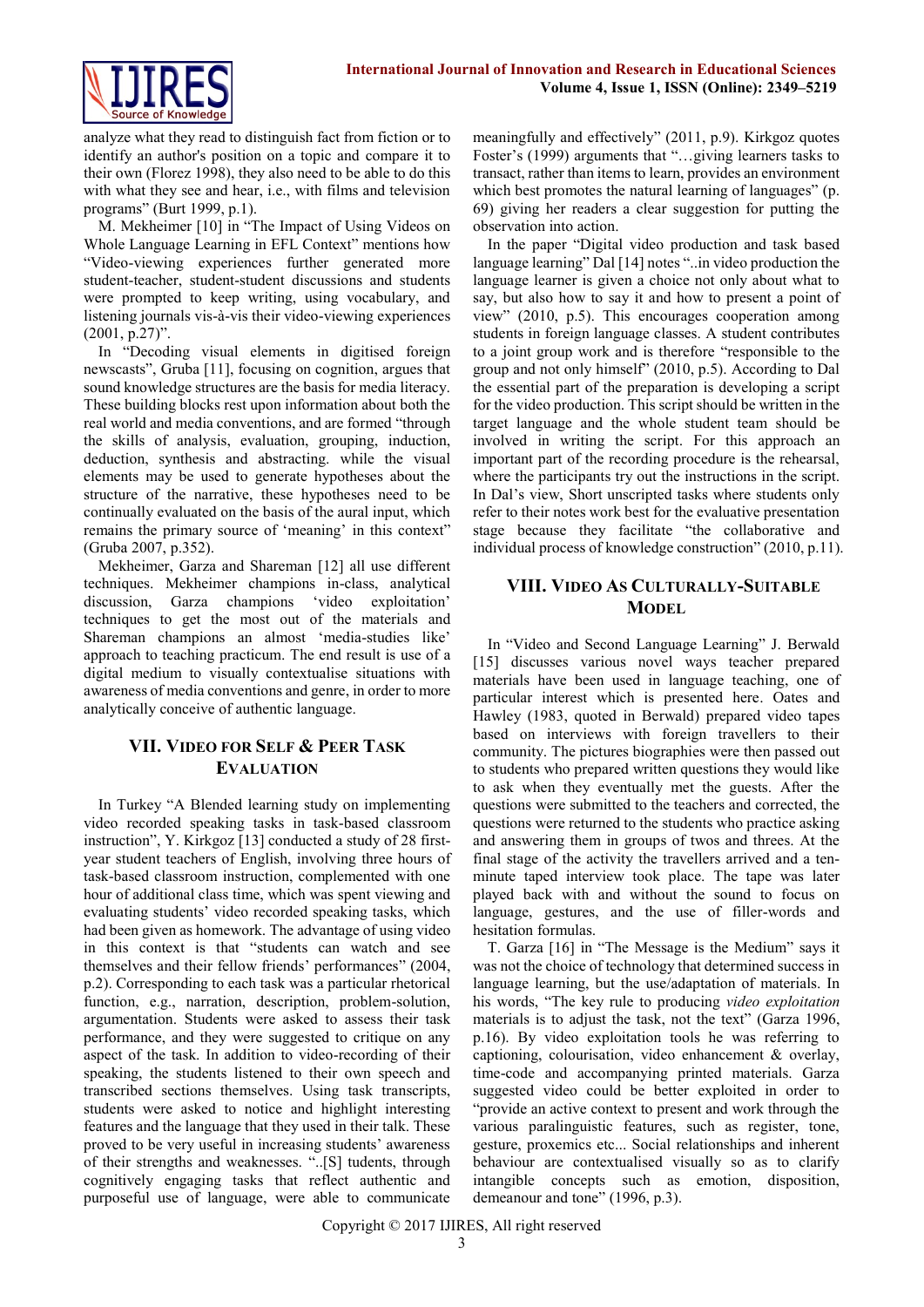In "Incorporating audio-visual materials in university teaching" Rebekah Wong [17] discussed the results of a survey conducted by the Hong Kong Baptist University Library regarding faculty attitudes on the use of audiovisual materials for teaching. The results suggested there was a fairly high level of AV material used in teaching (some faculties more than others), and general satisfaction regarding material content. Video in library collections can be contrasted with materials available in online video community such as youtube. Putting the making of constantly updated videos in the hands of "the community" is a future avenue for lightening the burden of video 'collection' and reliance on external departments for material.

So, thus far, we have seen video "used" for lesson review, for rehearsal and interaction practice, for critical & cooperative development, for argumentation / media literacy, for self & peer task evaluation and as culturallysuitable model. Now that we have a macro view of how video has been utilised in terms of context and suitability of application, let us now turn our attention to a micro view of learner aims.

## **IX. WHY VIDEO HAS BEEN USED**

### *A. Learning Content/Focus*

In this next section we take the focus away from context and put it towards key factors effecting learning aims. This section aims to answer the question does video offer equal utility across all content areas? As has been shown it is robust under a number of different contextual constraints, but does that robustness translate into the content as well (curriculum)?

#### *B. Conversation Strategies and Paralinguistics*

Conversational strategies can be divided into nine types "in order of significance: message adjustment or avoidance, paraphrase, approximation, appeal for help, asking for repetition, asking for clarification, interpretive summary, checking (for comprehension and confirmation), and use of fillers/hesitation devices", Dörnyei & Thurrell, quoted in Nyuget and Mai [18]. According to Nyuget and Mai's interpretation, finding ways to prepare students for spontaneous communication is one of the hardest challenges for all methodologists.

For paralinguistics, "that frequent use of conversational strategies could enhance the learners' speaking performance if they knew when and how to use the strategies in an appropriate manner..." (Nguyen 2012, p.41); suggesting a need for video not just as a culturally-suitable model, but rehearsal and interaction practice, based on that model. This way strategy adoption would translate into improved speaking performance

#### *C. Language Production/Grammar Acquisition*

Herron et al [19] obtained results that indicated students significantly improved their listening skills and grammar knowledge when exposed to the story-based video package. Using a film with an engaging storyline and with embedded targeted structures for input works to enhance linguistic performance. In his own words

"Students' improvement in grammar performance was probably related to the quantity and quality of grammar activities in the textbook and ancillary materials. Their average improvement of 17.4% from pretest to posttest clearly indicates that they benefited from the program's grammar explanations and activities (Herron p.294, 2006)". Supporting materials appear important to the success of using video to aid grammar acquisition

Arslanyilmaz et al [20] studied the effects of subtitled similar task videos on language production by non-native speakers (NNSs) in an online task-based language learning (TBLL) environment. Language production was looked at in terms of fluency, accuracy, and complexity (lexical and syntactic).

As has been noted previously, 'When students were provided with prior knowledge about the task before completing it, they produced significantly more fluent language than when they were not provided with it" (Good & Butterworth, 1980 – Quoted in Arslanyilmaz et al).

So if the learning aim is to improve language production and grammar acquisition, rehearsal is not as important as it may be with other learning aims. Also, supporting printed materials and relevancy of content genre to the students are most important factors.

#### *D. Vocabulary*

In "Video in the Language Lab: Teaching Vocabulary" in relation to Vocabulary, Tatsuki [21] noted, learners who read illustrative sentences (sentences capturing a scene in the movie and model the correct usage of a target vocabulary item) scored better on a multiple choice test than did those who read the narrative only or read the narrative and watched the video. In Tatsuki's words "This would indicate that if vocabulary learning is going to be measured by productive use, video is certainly facilitative. If, on the other hand, vocabulary gain is going to be measured via multiple choice testing, video will be most efficient if learners are provided with contextualized sentence models" (Tatsuki 1999, p.1).

In relation to word type (which is learnt best verbs or nouns), Chih-cheng Lin [22] noted how "by reading glosses at the margins, learners learned vocabulary better than those by consulting dictionary definitions (Hulstijn, Hollander, & Greidanus, 1996)" (Chih-cheng Lin 2009, p.25). In theory, animation should be best at showing change and processes, and thus ideal for teaching verbs, but "in practice, however, it is designed to explain concepts that are hard for still images to illustrate" (Iheanacho, 1997 - quoted in Lin). *E. Culture*

In "What the Eye Doesn't See: Cross-Cultural Problems in the Comprehension of Video Material" R. Tuffs [23] first made the point that the visual cultural cues in videos are never explained but rather shown, not told. Only students with cultural backgrounds in close approximation to the target language will have the appropriate culture knowledge and media literacy skills to decode these cues. Thus only those already culturally-familiar students gain any cultural clarification. Those who need it most are not only denied the enormous cultural coaching and elucidation potential of video, but are banished to 'intermediate-level' status. In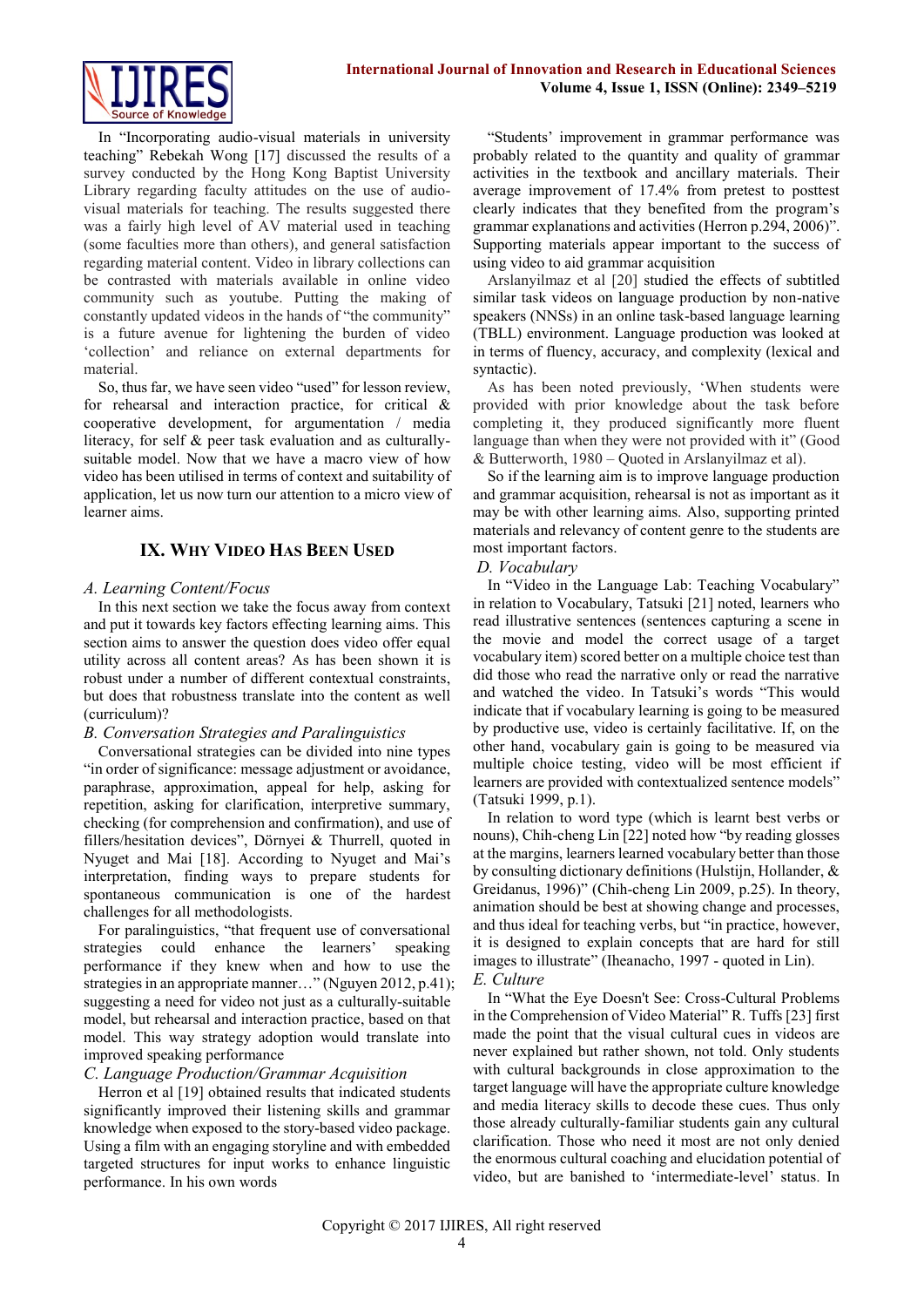

2000 Herron [24], focusing on cultural knowledge noted, regarding oral performance,

*"students performed culturally appropriately more than 60% of the time. Students perceived that the videos contained more little than big "C" culture and that they learned more little "c." In other words, the intrinsic quality of video (a mixture of linguistic and visual material) appears to facilitate students' apprehension of cultural elements, especially at the level of social patterns of living" (Herron 2000, p.418).*

There is still the enormous issue of how to assess student understanding of the *meaning* behind the cultural practices and products of a society. Though this is big problem it is also a tantalising invitation for further research.

## **X. DISCUSSION - FLEXIBLE EDUCATION, DIGITAL VIDEO & SPEAKER ANXIETY**

So having considered the main contexts and content areas, the final question is where this leads us to in the future.

Including digital video as one web 2.0 technology out of many, Franklin made the following comment regarding technologies role in Higher Education. "(T)he catalytic effects of Web 2.0 technologies are attractive, allowing greater student independence and autonomy, greater collaboration, and increased pedagogic efficiency [25].

One new area is Flexible Education. Flexible education is "an overarching approach that emphasises increase in options, giving learners greater control over their learning", where "the responsibility of getting students involved, balancing participation and choice and using technology to help students to engage rather than encouraging them to disengage, falls on the educators", Mason [26], while the learning process is student-centred.

At the institutional level this approach falls under the umbrella term flexible education, which when including a formal in-class element is referred to more specifically as blended learning. As a form of mixed-mode delivery flexible education differentiates itself from the polar extremes of distance education on one hand and formal inclass instruction on the other because as the experience at Deakin University showed "blended environments that included face-to-face components were deliberately designed to facilitate the required learning and participants felt that this was a necessary aspect. As one participant explained: 'The experience is not the same, you can actually access the material but if you don't turn up, you get a much reduced experience (Mason, 2009, p.43)

Looking specifically at video recorded speaking tasks delivered via blended learning Kirkgoz describes the utility of video in a flexible education context.

*In addition to video-recording of their speaking, the students listened to their own speech and transcribed sections themselves. Using task transcripts, students were asked to notice and highlight interesting features and the language that they used in their talk. These proved to be very useful in increasing students' awareness of their strengths and weaknesses... The impact of the blended TBSC, particularly students' video recording of their speaking tasks independently working at their own pace,*  *has been significant in helping students to overcome their anxiety… the fact that students performed two similar tasks under each theme, one during the face-to-face learning and the other outside the lesson, helped to achieve task continuity; thus, leading to greater accuracy and complexity in performance (Kirkgoz, 2004*).

#### **XI. CONCLUSION**

A broader, more mature approach to video pedagogy is needed. Video is, at present, the medium that takes the subjective experience and makes it tactile, both privately and publically, and can also be "read as a text", linking it to a long tradition of learning. With the advent of wide circulation of smart phones with video recording devices already sitting in students' pockets, learning itself has become 'untethered'. Video has a role to play in the classroom and in the curriculum. We should not rely on video to simply check student understanding or 'get' meaning left unexplained, but to offer culturally-decoded exposure and thus perspective on communication. Perspective is only possible when there is reduced anxiety from educators providing learners with greater control over their learning by being able to point out and note the increase in specific instances of speaking task success. There is a role for video in coaching students to apply language resources and guiding them to transfer analytical and intuitive verbal skills to both new and unfamiliar contexts. Thus developments such as flexible education and blended learning coupled with advances in mobile technology and web 2.0 may well provide future opportunities not only for a more mature role for video but a transferability of skills and new found confidence in students that untethers learning, instead of simply flipping over the classroom.

#### **REFERENCES**

- [1] Chinnery, G. M. (2006). Emerging technologies. Going to the mall: mobile assisted language learning. *Language learning & technology, 10*(1), 9-16.
- [2] Chandra, S. (2011). Experiences in personal lecture video capture. *Learning Technologies, IEEE Transactions on, 4*(3), 261-274.
- [3] Liou, H.-C. (1994). Practical considerations for multimedia courseware development: An EFL IVD experience. *CALICO JOURNAL, 11*(3), 47-74.
- [4] Salaberry, M. R. (2001). The use of technology for second language learning and teaching: A retrospective. *The Modern Language Journal, 85*(1), 39-56.
- [5] Vanderplank, R. (2010). Déjà vu? A decade of research on language laboratories, television and video in language learning. *Language Teaching, 43*(01), 1-37.
- [6] Moncada, A. G. (2006). On Materials Use Training in EFL Teacher Education: Some Reflections. *Profile Issues in Teachers´ Professional Development*(7), 101-115.
- [7] Jacobs, J. K., Hollingsworth, H., & Givvin, K. B. (2007). Videobased research made "easy": Methodological lessons learned from the TIMSS video studies. *Field Methods, 19*(3), 284-299.
- [8] Tochon, F. (2008). A brief history of video feedback and its role in foreign language education. *CALICO JOURNAL, 25*(3), 420- 435.
- [9] Burt, M. (1999). Using Videos with Adult English Language Learners. *ERIC Digest*.
- [10] Mekheimer, M. A. A. G. (2011). The impact of using videos on whole language learning in EFL context. *Arab World English Journal, 2*(2), 5-39.

Copyright © 2017 IJIRES, All right reserved